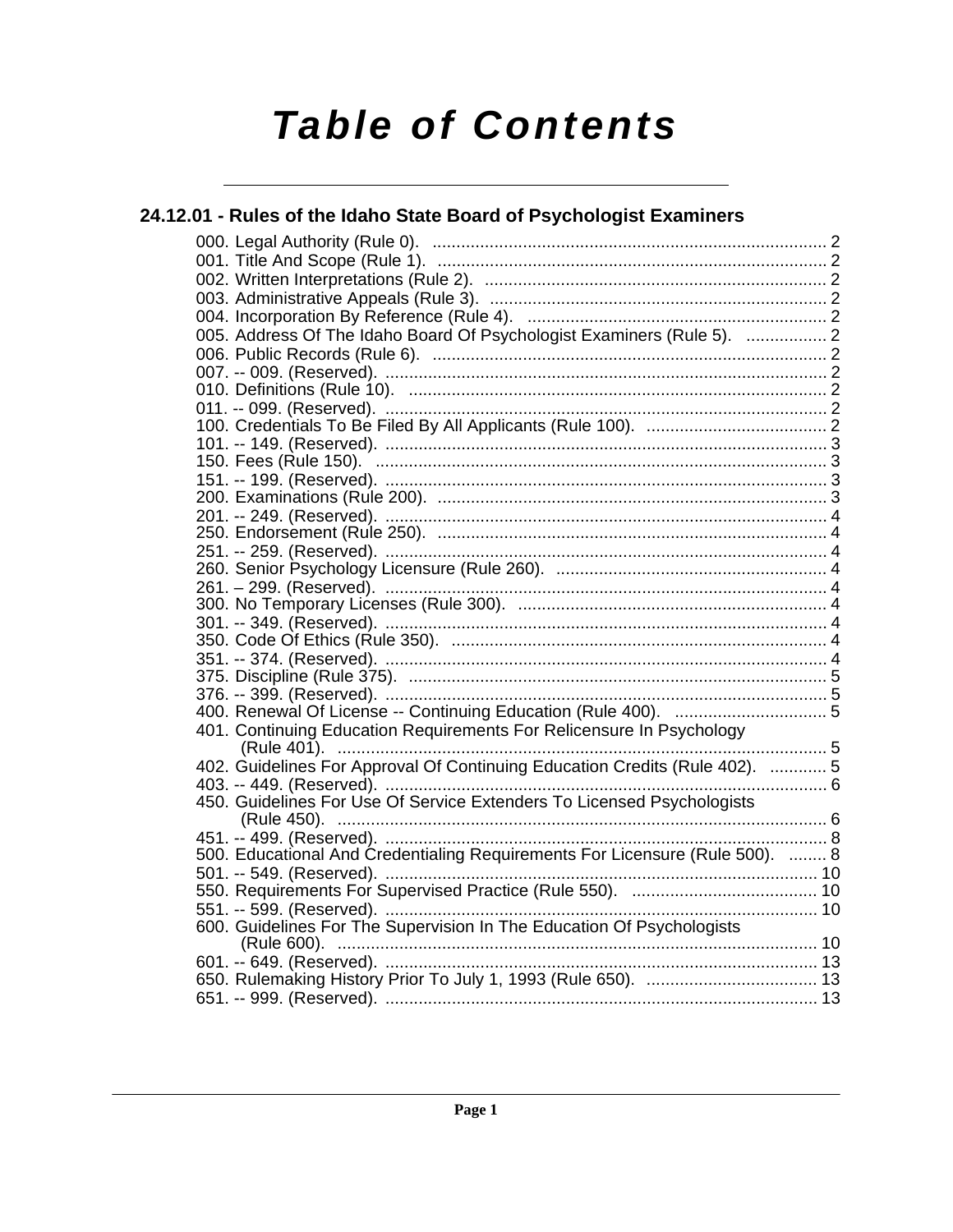#### **IDAPA 24 TITLE 12 CHAPTER 01**

# <span id="page-1-0"></span>**24.12.01 - RULES OF THE IDAHO STATE BOARD OF PSYCHOLOGIST EXAMINERS**

#### <span id="page-1-1"></span>**000. LEGAL AUTHORITY (RULE 0).**

These rules are hereby prescribed and established pursuant to the authority vested in the Idaho State Board of Psychologist Examiners by the provisions of Section 54-2305, Idaho Code. (7-1-93)

#### <span id="page-1-2"></span>**001. TITLE AND SCOPE (RULE 1).**

These rules shall be cited as IDAPA 24.12.01, "Rules of the Idaho State Board of Psychologist Examiners." (7-1-93)

#### <span id="page-1-3"></span>**002. WRITTEN INTERPRETATIONS (RULE 2).**

The Board may have written statements that pertain to the interpretation of the rules of this chapter. Such interpretations, if any, are available for public inspection and copying at cost in the main office of the Bureau of Occupational Licenses. (3-15-02) Occupational Licenses.

#### <span id="page-1-4"></span>**003. ADMINISTRATIVE APPEALS (RULE 3).**

Administrative appeals shall be governed by the Administrative Procedure Act, Title 67, Chapter 52, Idaho Code.

(3-15-02)

#### <span id="page-1-5"></span>**004. INCORPORATION BY REFERENCE (RULE 4).**

The document titled "Ethical Principles of Psychologists and Code of Conduct," published by the American Psychological Association and dated June 1, 2003, as referenced in Section 350, is herein incorporated by reference and is available from the Board's office and on the Board web site. (3-20-04)

#### <span id="page-1-6"></span>**005. ADDRESS OF THE IDAHO BOARD OF PSYCHOLOGIST EXAMINERS (RULE 5).**

[The office of the Board of Psychologist Examiners is located within the Bureau of Occupational Licenses, Owyhee](mailto:psy@ibol.idaho.gov)  Plaza, 1109 Main Street, Suite 220, Boise, Idaho 83702-5642. The phone number of the Board is (208) 334-3233. The Board's FAX number is (208) 334-3945. The Board's e-mail address is psy@ibol.idaho.gov. The Board's official web [site is at](mailto:psy@ibol.idaho.gov) [http://www.ibol.idaho.gov/psy.htm. \(3-19-07\)](http://www.ibol.idaho.gov/psy.htm)

## <span id="page-1-7"></span>**006. PUBLIC RECORDS (RULE 6).**

The records associated with the Board of Psychologist Examiners are subject to the provisions of the Idaho Public Records Act. Title 9, Chapter 3, Idaho Code. (3-15-02)

### <span id="page-1-8"></span>**007. -- 009. (RESERVED).**

#### <span id="page-1-15"></span><span id="page-1-9"></span>**010. DEFINITIONS (RULE 10).**

<span id="page-1-12"></span>**01. Board**. The Idaho State Board of Psychologist Examiners as prescribed in Section 54-2301, Idaho Code. (7-1-93)

**02. Bureau**. The Bureau means the Bureau of Occupational Licenses, as prescribed in Sections 54-605 and 67-2602, Idaho Code. (3-15-02)

**03. Certificate of Professional Qualification**. A certificate of professional qualification shall mean the certificate of professional qualification granted to a psychologist by the Association of State and Provincial Psychology Boards. (3-15-02)

### <span id="page-1-10"></span>**011. -- 099. (RESERVED).**

# <span id="page-1-14"></span><span id="page-1-11"></span>**100. CREDENTIALS TO BE FILED BY ALL APPLICANTS (RULE 100).**

<span id="page-1-13"></span>**01. Completed Application**. An application shall be completed by all applicants for licensure upon a form prescribed by the State Board of Psychologist Examiners. No application shall be accepted or considered by the Board prior to the date the required doctoral degree was conferred upon the applicant. (3-20-04)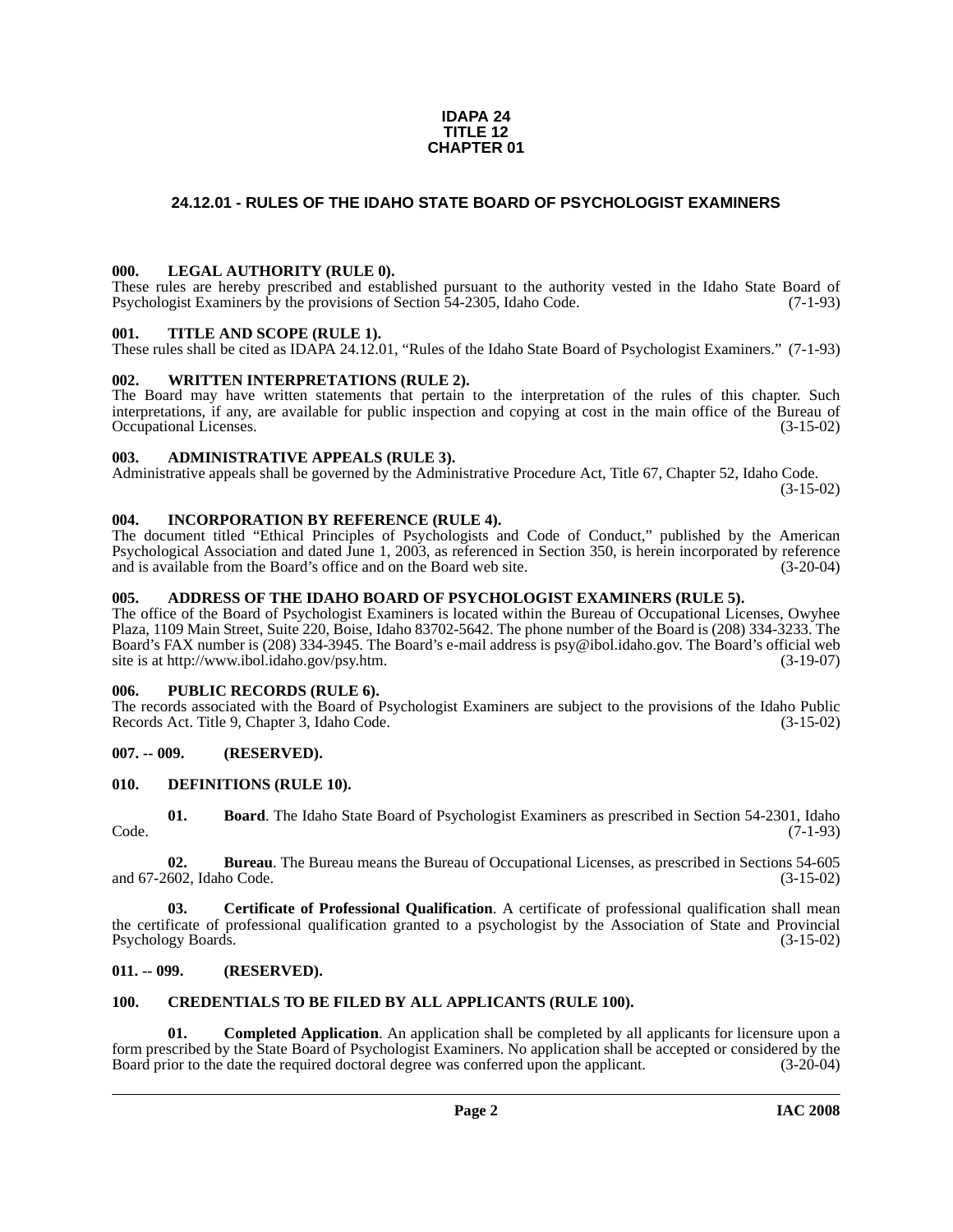<span id="page-2-12"></span>**02. Official Transcripts**. All applicants shall arrange for official transcripts of all credits earned, at each approved college or university, to be transmitted by the registrars of the educational institutions directly to the Board. (7-1-93) Board. (7-1-93)

<span id="page-2-11"></span>**03.** Letters of Reference. Letters of reference, regarding the character, training, and experience of the tshall be returned to the Board by the references before decision is rendered on the application. (7-1-93) applicant shall be returned to the Board by the references before decision is rendered on the application.

<span id="page-2-13"></span>**04.** Post Graduate Experience. One (1) of the two (2) years of post-graduate experience as required by Section 2307(b), Idaho Code, (not the internship) may be pre-doctoral. The second year must be post-doctoral work under appropriate supervision and must be verified by the appropriate supervisor. (3-15-02)

**05. Official Documentation**. Official documentation of meeting the requirements of Chapter 23, Title 54, Idaho Code and IDAPA 24.12.01, must be received by the Board directly from the entity or person responsible for providing such official documentation. Applicants are responsible for requesting the required documentation from the appropriate entities and persons. (3-15-02) appropriate entities and persons.

**06. Applications on File**. Applications on file with the Board for a period in excess of five (5) years from the date of receipt by the Bureau shall be terminated unless good cause is demonstrated to the Board. (3-20-04)

# <span id="page-2-0"></span>**101. -- 149. (RESERVED).**

### <span id="page-2-1"></span>**150. FEES (RULE 150).**

<span id="page-2-10"></span><span id="page-2-5"></span><span id="page-2-4"></span>

| 01. | <b>Annual Renewal Fee.</b> Annual renewal fee -- three hundred dollars (\$300). | $(3-19-07)$ |
|-----|---------------------------------------------------------------------------------|-------------|
| 02. | <b>Application Fee.</b> Application fee -- two hundred dollars (\$200).         | $(7-1-93)$  |

- **03. Service Extender Application Fee**. Application fee -- one hundred dollars (\$100). (3-19-07)
- <span id="page-2-14"></span><span id="page-2-7"></span><span id="page-2-6"></span>**04.** Service Extender Annual Renewal Fee. Annual renewal fee -- one hundred dollars (\$100). (3-19-07)

**05. Examination and Reexamination Fee**. Examination and reexamination fees shall be those by the national examining entity plus a processing fee of twenty-five dollars (\$25). (5-3-03) charged by the national examining entity plus a processing fee of twenty-five dollars (\$25).

**06. Examination and Reexamination in Addition to Application Fee**. The examination or reexamination fee shall be in addition to the application fee and must accompany the application. (3-19-07)

### <span id="page-2-2"></span>**151. -- 199. (RESERVED).**

### <span id="page-2-8"></span><span id="page-2-3"></span>**200. EXAMINATIONS (RULE 200).**

<span id="page-2-16"></span>**01.** Written Exam Required. The Board will require a written examination of applicants. The written examination will be the National Examination for Professional Practice In Psychology (EPPP). (3-20-04)

**02. Passing Score**. The Board has determined that a passing score on the EPPP shall be a raw score of one hundred forty (140) or, for examinations after April 1, 2001, a scaled score of five hundred (500) for licensure. (3-20-04)

<span id="page-2-15"></span>**03. Time and Place of Exam**. The examination will be conducted at a time and place specified by the  $Board.$  (7-1-93)

<span id="page-2-9"></span>**04. Failure of Exam**. The first time the examination is failed the applicant may take it again the next time it is given upon application and payment of fees. If the examination has been failed twice, the individual must wait at least one (1) year before taking it a third time. The individual must wait at least one (1) year and petition the Board for approval to take the examination the fourth time which petition shall include evidence satisfactory to the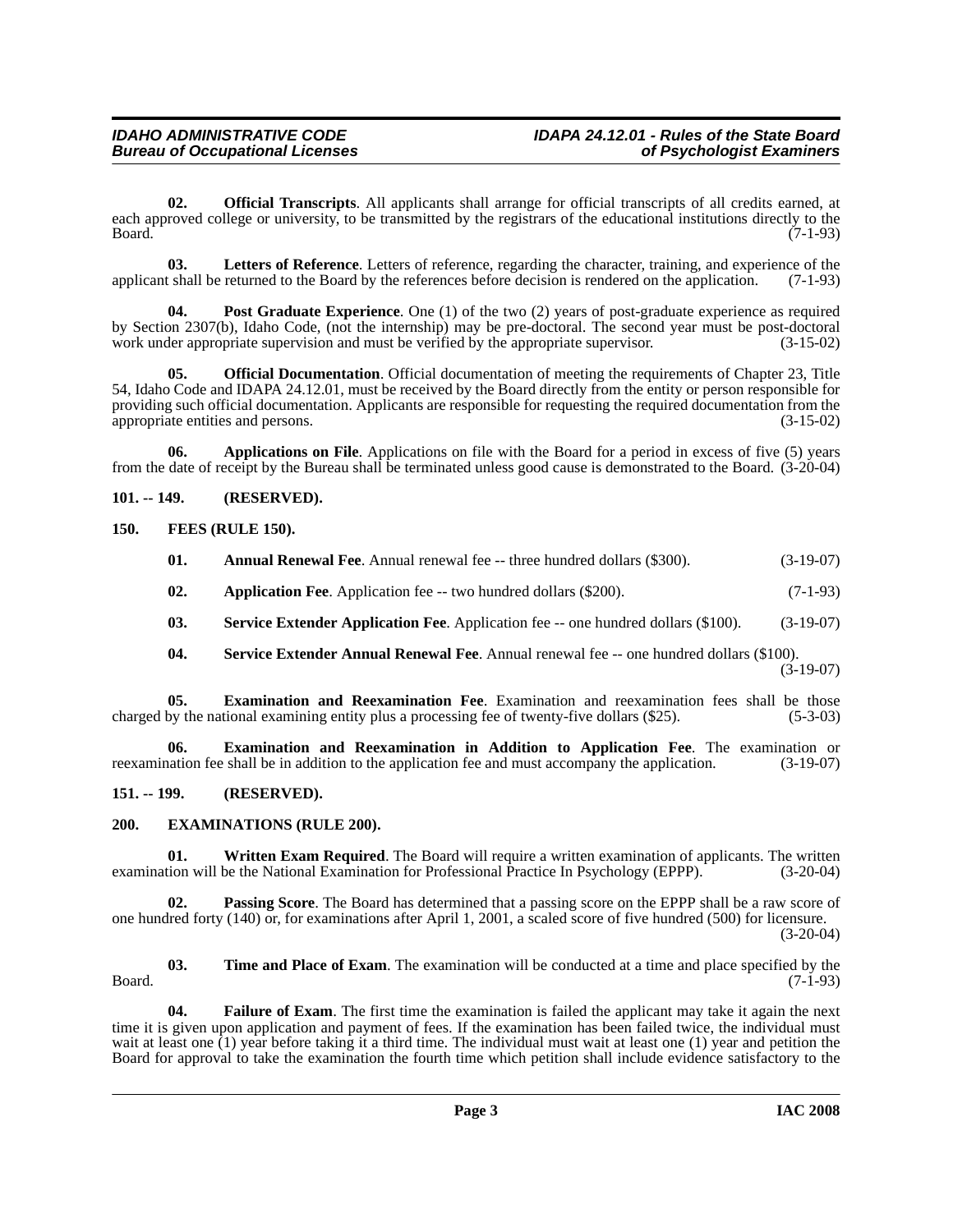Board that the applicant has taken additional study in the field of Psychology before approval will be granted. (7-1-93)

<span id="page-3-15"></span>**05. Waiver of Exam**. Upon application, the examination may be waived to an applicant who is a diplomate in good standing of the American Board of Professional Psychology. (3-20-04)

#### <span id="page-3-0"></span>**201. -- 249. (RESERVED).**

#### <span id="page-3-11"></span><span id="page-3-1"></span>**250. ENDORSEMENT (RULE 250).**

**01. Eligibility for Endorsement**. An applicant who is in possession of a valid statutory license or statutory certificate from another state or Canada may apply for licensing under the endorsement section of this law. (3-15-02)

<span id="page-3-13"></span><span id="page-3-10"></span>**02. Requirements for Endorsement**. An applicant under the endorsement section shall have: (3-15-02)

**a.** A valid psychology license or certificate issued by the regulatory entity of another jurisdiction; and (3-15-02)

**b.** A current certificate of professional qualification in Psychology as defined in these rules; or (3-15-02)

**c.** A degree of doctor of philosophy in psychology or a doctoral degree in a field related to psychology plus two (2) years of post graduate experience acceptable to the Board and excluding internship, and document each of the following: (3-15-02) document each of the following:

i. A passing score on the EPPP examination or other similar examination; (3-15-02)

ii. Two (2) years of supervised experience, one (1) of which was post-doctoral, for a minimum of usand  $(3.000)$  total hours acceptable to the Board;  $(3-15-02)$ three thousand  $(3,000)$  total hours acceptable to the Board;

iii. A record of practicing Psychology at the independent level for the five (5) years immediately prior to application;  $(3-15-02)$ 

<span id="page-3-14"></span>

| A history of no disciplinary action in any jurisdiction. | $(3-15-02)$ |
|----------------------------------------------------------|-------------|
|                                                          |             |
|                                                          |             |

### <span id="page-3-2"></span>**251. -- 259. (RESERVED).**

#### <span id="page-3-3"></span>**260. SENIOR PSYCHOLOGY LICENSURE (RULE 260).**

Any person who has maintained a valid Psychology license based on a doctoral degree in the United States or Canada for a period of not less than twenty (20) years may apply for an Idaho psychology license under Section 54-2312A, Idaho Code. (3-15-02)

# <span id="page-3-4"></span>**261. – 299. (RESERVED).**

### <span id="page-3-12"></span><span id="page-3-5"></span>**300. NO TEMPORARY LICENSES (RULE 300).**

| No temporary licenses to practice psychology will be issued by the Board. | $(7-1-93)$ |
|---------------------------------------------------------------------------|------------|
|                                                                           |            |

# <span id="page-3-6"></span>**301. -- 349. (RESERVED).**

### <span id="page-3-9"></span><span id="page-3-7"></span>**350. CODE OF ETHICS (RULE 350).**

All licensees shall be mailed a copy of the Ethical Principles of Psychologists and Code of Conduct, as published in the American Psychologist, as referenced in Section 004. (3-15-02)

#### <span id="page-3-8"></span>**351. -- 374. (RESERVED).**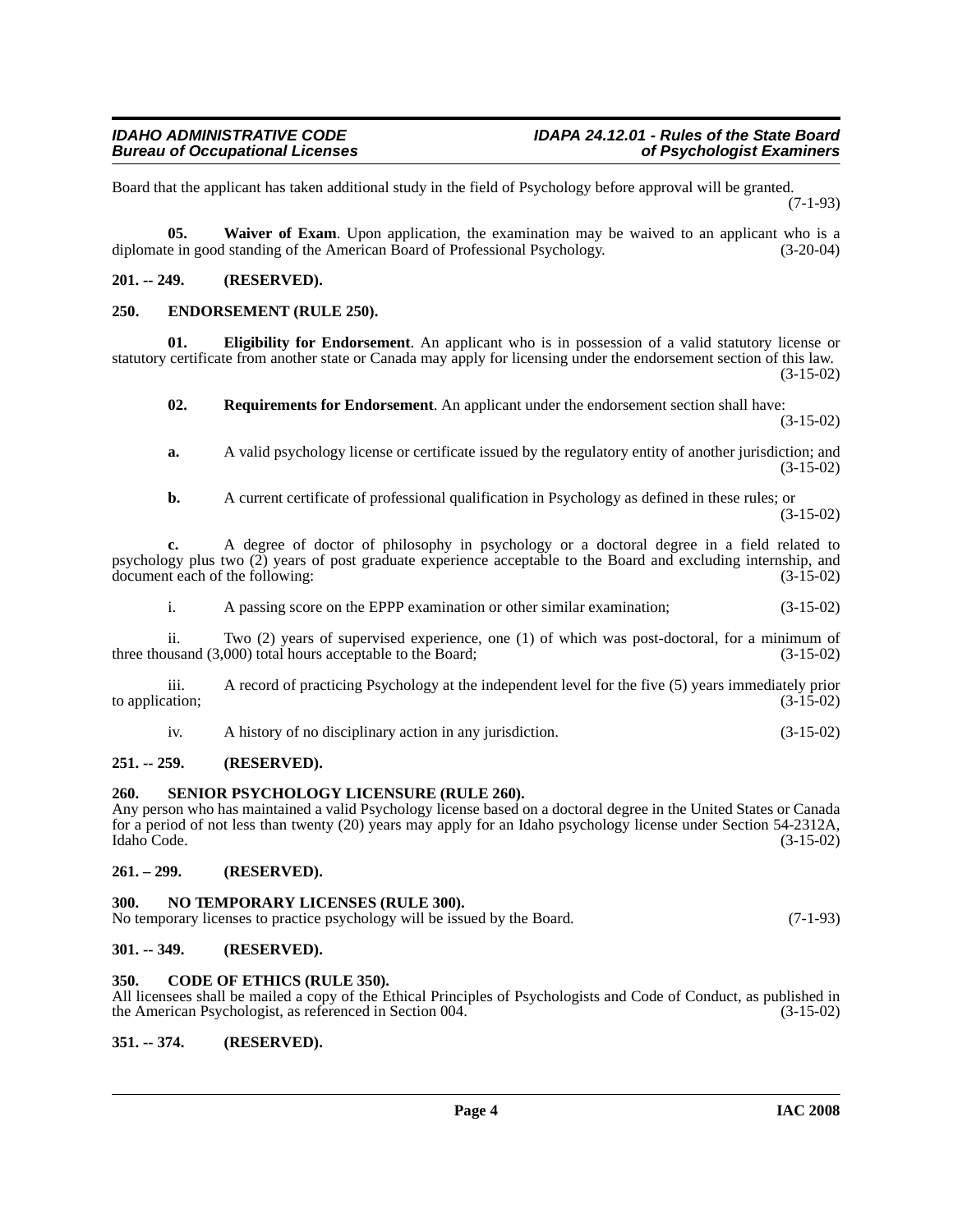#### <span id="page-4-11"></span><span id="page-4-0"></span>**375. DISCIPLINE (RULE 375).**

<span id="page-4-7"></span>**01.** Civil Fine. The Board may impose a civil fine not to exceed one thousand dollars (\$1,000) upon a psychologist for each violation of Section 54-2309. Idaho Code. (3-18-99) licensed psychologist for each violation of Section 54-2309, Idaho Code.

<span id="page-4-10"></span>**02. Costs and Fees**. The Board may order a licensed psychologist to pay the costs and fees incurred by the Board in the investigation or prosecution of the licensee for violation of Section 54-2309, Idaho Code. (3-18-99)

#### <span id="page-4-1"></span>**376. -- 399. (RESERVED).**

#### <span id="page-4-17"></span><span id="page-4-2"></span>**400. RENEWAL OF LICENSE -- CONTINUING EDUCATION (RULE 400).**

**01. Renewal of License**. Each person licensed under this act must renew said license annually or the license will be cancelled. Licenses shall be renewed and reinstated in accordance with the requirements of Section 67-2614, Idaho Code. (3-15-02)

<span id="page-4-18"></span>**02. Requirements for Renewal of License**. Licenses may be renewed or reinstated by payment of the required fees and by submitting certification of having satisfied the continuing education requirement. (3-15-02)

#### <span id="page-4-9"></span><span id="page-4-3"></span>**401. CONTINUING EDUCATION REQUIREMENTS FOR RELICENSURE IN PSYCHOLOGY (RULE 401).**

<span id="page-4-15"></span>**01.** Number of Hours Required. All licensed psychologists, in order to renew their license, must have accumulated twenty (20) hours per year of continuing education credits. At the time of renewal of the psychologists' licenses, they will certify that they are aware of the requirements for continuing education and that they have met those requirements for the preceding year. (7-1-93) those requirements for the preceding year.

<span id="page-4-16"></span>**02. Professional Level of Continuing Education -- Time Period Records Kept - Audit**. This continuing education experience must be at an appropriate level for professional training in psychology. The licensees have responsibility for demonstrating the relevance and adequacy of the educational experience they select. The licensees are also responsible for keeping an accurate record of their own personal continuing education hours for a period of five (5) years. A random audit may be conducted to insure compliance. (7-1-93)

<span id="page-4-14"></span>**03.** Newly Licensed Individuals. Newly licensed individuals will be considered to have satisfied the regularity of the remainder of the vear in which their license is granted. (7-1-93) continuing education requirements for the remainder of the year in which their license is granted.

<span id="page-4-6"></span>**04. Certificates of Satisfactory Attendance and Completion**. Certificates of satisfactory attendance and completion, cancelled checks, participant lists, transcripts from universities, letters of certification on instructor's letterhead, and other reasonably convincing proof of the submitted activities may serve as documentation when<br>persons audited are required to submit proof of continuing education. (7-1-93) persons audited are required to submit proof of continuing education.

<span id="page-4-13"></span>**05.** Licensees Who Do Not Fulfill the Continuing Education Requirements. Licensees who do not exercit continuing education requirements may be subject to disciplinary action. (7-1-93) fulfill the continuing education requirements may be subject to disciplinary action.

<span id="page-4-5"></span>**06. Carryover of Continuing Education Hours**. Continuing education courses not claimed for CE credit in the current renewal year, may be credited for the next renewal year. A maximum of twenty (20) hours may be carried forward from the immediately preceding year. (5-3-03)

#### <span id="page-4-12"></span><span id="page-4-4"></span>**402. GUIDELINES FOR APPROVAL OF CONTINUING EDUCATION CREDITS (RULE 402).**

**01. Continuing Education Credit**. Continuing education credit will be given to formally organized workshops or classes with an attendance roster and preassigned continuing education credit offered in association with or under the auspices of:  $(7-1-93)$ 

<span id="page-4-8"></span>

| a. | Regionally accredited institutions of higher education. | $(7-1-93)$ |
|----|---------------------------------------------------------|------------|
|    | The American Psychological Association.                 | $(7-1-93)$ |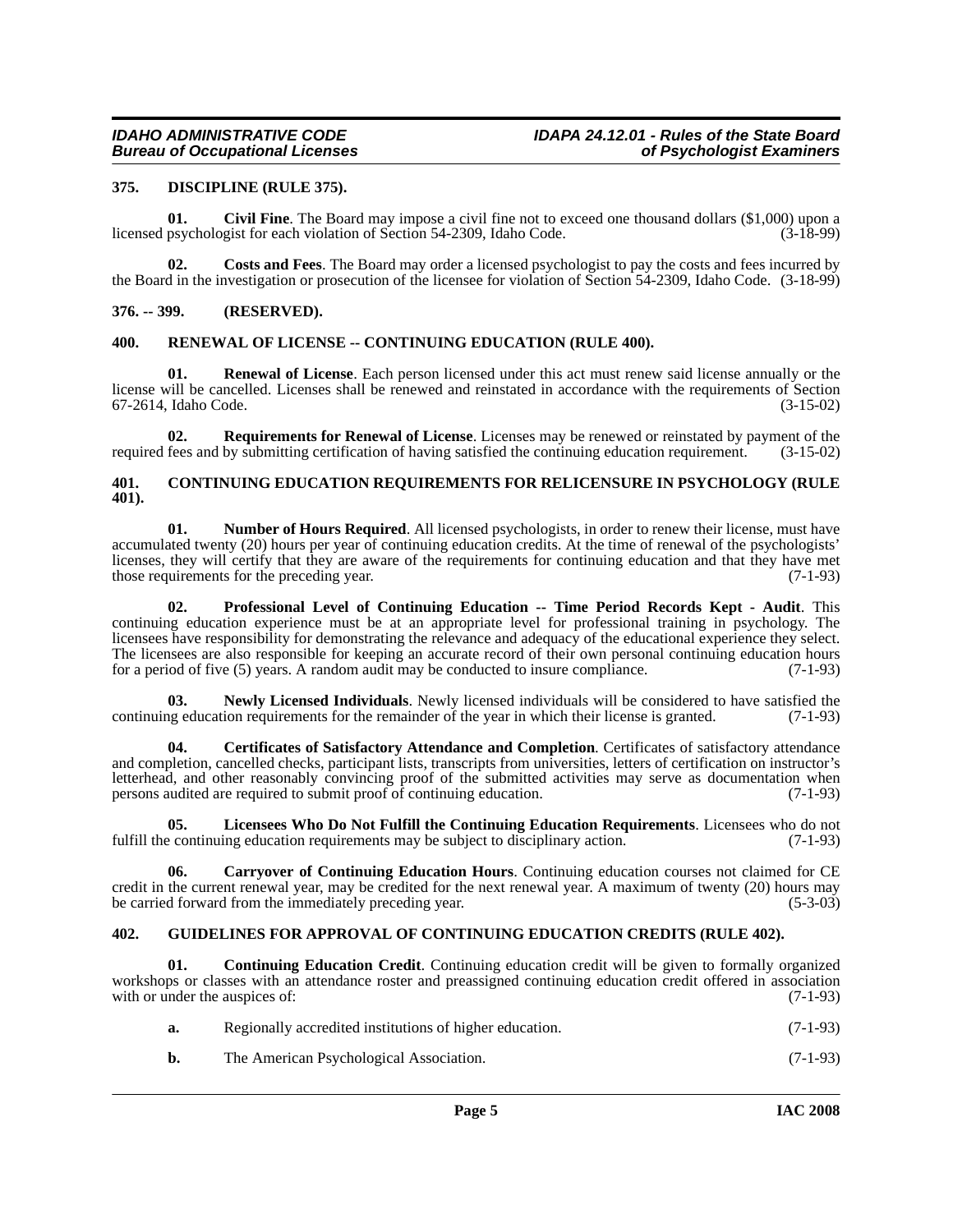| A Regional Psychological Association. | $(7-1-93)$ |
|---------------------------------------|------------|
|                                       |            |

<span id="page-5-3"></span>**d.** A State Psychological Association. (7-1-93)

**e.** Credit will be given for the number of credit hours preauthorized by the sponsoring agency with no nit on the number of hours. (7-1-93) upper limit on the number of hours.

**02. Credit for International, National and Regional Meetings of Psychological Organizations**. Six (6) hours of continuing education credit will be allowed for documented attendance at international, national and regional meetings of psychological organizations.  $(7-1-93)$ regional meetings of psychological organizations.

<span id="page-5-4"></span>**03. Credit for Other Relevant Workshops, Classes or Training Experiences**. Other relevant workshops, classes or training experiences may receive up to six (6) hours of credit per experience provided they are conducted by a licensed or reputable psychologist or other mental health professional. Each documented hour of training experience counts as one (1) hour of continuing education experience. A maximum of six (6) hours of this type of experience may be approved. (7-1-93) type of experience may be approved.

<span id="page-5-7"></span>**Presentation of Papers**. Presentation of papers at international, national, regional or state other professional associations may be counted as equivalent to six (6) hours per event. (7-1-93) psychological or other professional associations may be counted as equivalent to six  $(6)$  hours per event.

<span id="page-5-8"></span>**05. Self-Study, Lectures or Public or Professional Publications and Presentations**. The Board also recognizes the value of self-study, lectures or public or professional publications and presentations (including for example, in the case of the university faculty, preparation of a new course). Therefore, the Board will allow credit for six (6) hours of individual study per year. (7-1-93)

<span id="page-5-2"></span>**06. Board Assessment of Continuing Education Activities**. The Board of Psychologist Examiners may avail itself of help and consultation from the Idaho Psychological Association in assessing the appropriateness of continuing education activities. (7-1-93)

# <span id="page-5-0"></span>**403. -- 449. (RESERVED).**

#### <span id="page-5-6"></span><span id="page-5-1"></span>**450. GUIDELINES FOR USE OF SERVICE EXTENDERS TO LICENSED PSYCHOLOGISTS (RULE 450).**

The Board recognizes that licensed psychologists may choose to extend their services by using service extenders. The Board provides general rules to cover all service extenders as well as specific rules to cover service extenders with different levels of training and experience. (7-1-93) different levels of training and experience.

#### <span id="page-5-5"></span>**01. General Provisions for Licensed Psychologists Extending Their Services Through Others**. (7-1-93)

**a.** The licensed psychologist exercising administrative control for a service extender shall: (7-1-93)

i. Have the authority to cause termination of compensation for the service extender. (7-1-93)

ii. Have the authority to cause the suspension or removal of the service extender from his position as a service provider. (7-1-93)

**b.** The licensed psychologist exercising professional direction for a service extender shall: (7-1-93)

i. Within thirty (30) days after employing the service extender, formulate and provide to the Board a written supervisory plan for each service extender. The plan shall include provisions for supervisory sessions and chart review. If the psychologist requires tapes to be made of psychological services delivered by the service extender, then the plan shall also specify review and destruction of these tapes. The plan shall also specify the hours per calendar week that the licensed psychologist will be at the same physical location as the person extending the services of the licensed psychologist. The plan shall be accompanied by a completed application form and appropriate application fee. (3-19-07)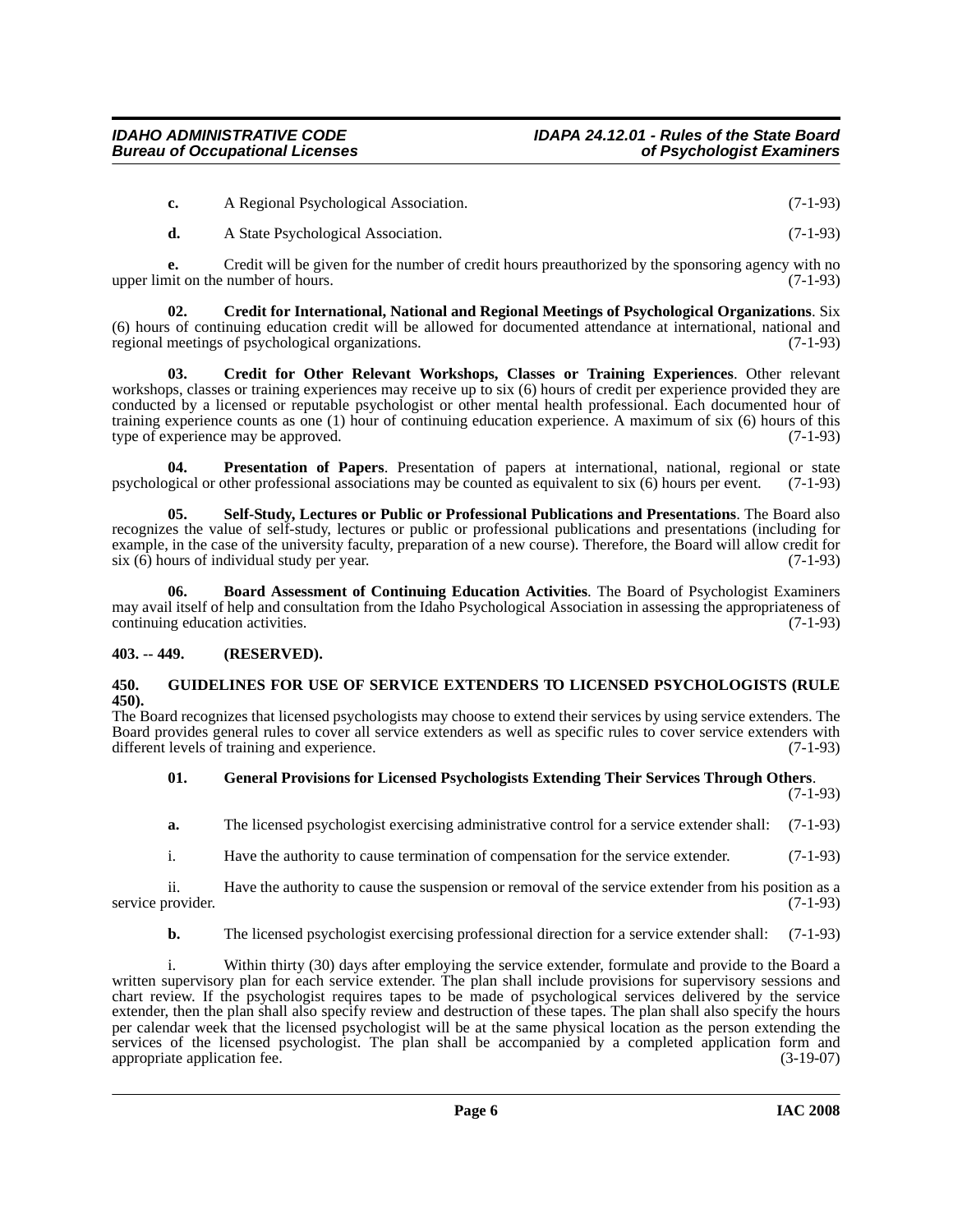# *IDAHO ADMINISTRATIVE CODE IDAPA 24.12.01 - Rules of the State Board*

ii. Establish and maintain a level of supervisory contact sufficient to be readily accountable in the event that professional, ethical, or legal issues are raised. There will be a minimum of one (1) hour of face-to-face supervisory contact by a licensed psychologist with the service extender for each one (1) to twenty (20) hours of services provided by the service extender during any calendar week. At least one half (1/2) of this face-to-face supervisory contact will be conducted individually, and up to one half (1/2) of this face-to-face supervisory contact may be provided using a group format. A written record of this supervisory contact, including the type of activities conducted by the service extender, shall be maintained by the licensed psychologist. Except under unusual circumstances, the supervisory contact will occur either during the week the services are extended or during the week following. In no case will services be extended more than two (2) weeks without supervisory contact between the service extender and a licensed psychologist. (7-1-93)

iii. Provide the service extender a copy of the current Ethical Standards of the American Psychological Association, and obtain a written agreement from the service extender of his intention to abide by them. (7-1-93)

#### <span id="page-6-1"></span>**02. Qualifications for Service Extenders**. (7-1-93)

**a.** Category I: A service extender will be placed in Category I if: (7-1-93)

i. The licensed psychologist wishing to employ the service extender verifies in writing to the satisfaction of the Board that the service extender holds a license issued by the state of Idaho to practice a specific profession, and that the issuance of that license requires the licensee hold a master's degree or its equivalent as determined by the Board; or (7-1-93) determined by the Board; or

ii. The service extender meets the criteria for Category II specified below and the licensed psychologist wishing to employ the service extender verifies in writing to the satisfaction of the Board that the service extender has satisfactorily functioned as a service extender to one (1) or more licensed psychologist for at least twenty (20) hours per calendar week over a period totaling two hundred sixty (260) weeks. (7-1-93) twenty  $(20)$  hours per calendar week over a period totaling two hundred sixty  $(260)$  weeks.

**b.** Category II: A service extender will be placed in Category II if the licensed psychologist wishing to employ the service extender verifies in writing to the satisfaction of the Board that the service extender holds a master's degree from a program in psychology, counseling, or human development as determined by the Board.

(7-1-93)

#### <span id="page-6-0"></span>**03. Conditions for Use of Service Extenders**. (7-1-93)

**a.** All persons used to extend the services of a licensed psychologist shall be under the direct and continuing administrative control and professional direction of a licensed psychologist. These service extenders may not use any title incorporating the word "psychologist" or any of its variants or derivatives, e.g. "psychological,"<br>"psychotherapist," etc. (7-1-93) "psychotherapist," etc.

**b.** Work assignments shall be commensurate with the skills of the service extender and procedures shall be planned in consultation with the licensed psychologist under all circumstances. (7-1-93)

**c.** Public announcement of fees and services, as well as contact with lay or professional public shall be offered only in the name of the licensed psychologist whose services are being extended. However, persons licensed to practice professions other than psychology may make note of their status in such announcements or  $\text{constants.}$  (7-1-93)

**d.** Setting and collecting of fees shall remain the sole domain of the licensed psychologist; excepting that when a service extender is used to provide services of the licensed psychologist, third party payers shall be informed of this occurrence in writing at the time of billing. Unless otherwise provided in these rules and regulations, licensed psychologists may neither claim or imply to service recipients or to third party payers an ability to extend their services through any person who has not been approved as a service extender to that psychologist as specified in this section. (7-1-93) this section.  $(7-1-93)$ 

**e.** All service recipients shall sign a written notice of the service extender's status as a service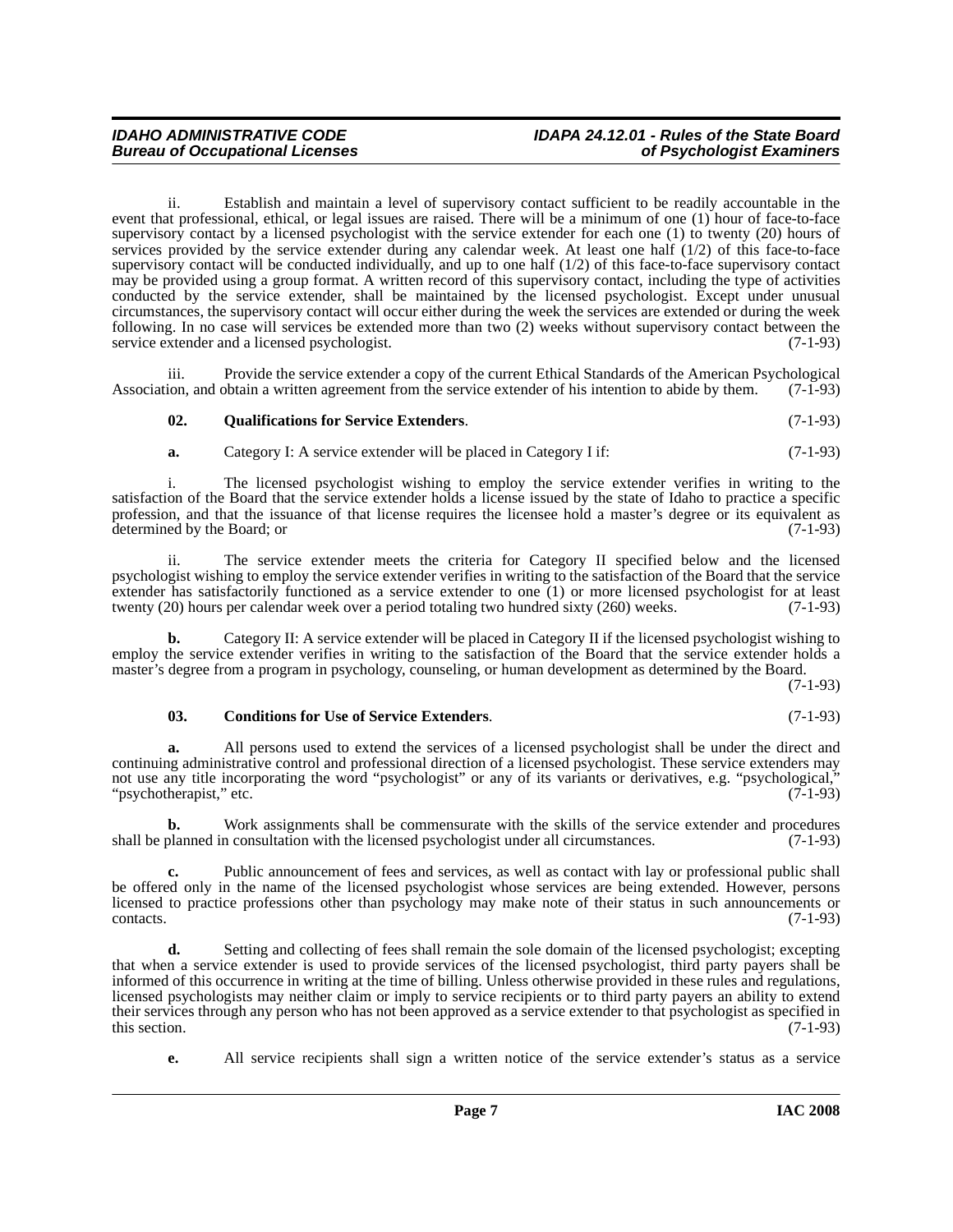extender for the licensed psychologist. A copy of the signed written notice will be maintained on file with the licensed psychologist. (7-1-93) licensed psychologist.

**f.** Within the first three (3) contacts, the licensed psychologist shall have face-to-face contact with each service recipient. (7-1-93)

**g.** A licensed psychologist shall be available to both the service extender and the service recipient for emergency consultation.

**h.** Service Extenders shall be housed in the same service delivery site as the licensed psychologist whose services they extend. Whatever other activities they may be qualified to perform, service extenders shall limit themselves to acting as service extenders of the licensed psychologist when providing direct services so long as they are physically located in the offices of the licensed psychologist. (7-1-93) are physically located in the offices of the licensed psychologist.

**i.** A service extender in Category I may deliver as much as, but not more than fifty percent (50%) of their service while the licensed psychologist is not physically present at the service delivery site. A service extender in Category II may deliver as much as, but not more than twenty-five percent (25%) of their service while the licensed psychologist is not physically present at the service delivery site. Service Extenders providing as many as, but no more than, three (3) hours of service extension per calendar week shall be exempted from these provisions. Without notification to the Board, short term exemption from this rule for atypical circumstances, such as irregular travel by the licensed psychologist, may occur for periods as long as, but no longer than three (3) calendar weeks. Longer exemptions may be granted at the discretion of the Board on written request by the licensed psychologist to the Board. (7-1-93) the Board.  $(7-1-93)$ 

**j.** The licensed psychologist shall employ no more than three (3) service extenders. (3-18-99)

**k.** When a licensed psychologist terminates employment of a service extender, the licensed opist will notify the Board in writing within thirty (30) days. (7-1-93) psychologist will notify the Board in writing within thirty (30) days.

**l.** At the time of license renewal the licensed psychologist shall submit for each service extender the appropriate fee together with certification to the Board that they possess: (3-19-07)

i. A written record of supervisory contact for the previous twelve (12) months; and (3-20-04)

ii. The percentage of time during the previous twelve (12) months that the service extender extended services while the licensed psychologist was at the service delivery site; and  $(3-20-04)$ 

iii. An updated plan for the supervision of each of his service extenders. (3-20-04)

**m.** Documentation of supervisory contact, hours of supervision, hours of extender services, and plan of supervision shall be maintained by the supervisor for not less than three (3) years for each service extender and submitted to the Board upon request. (3-20-04)

### <span id="page-7-0"></span>**451. -- 499. (RESERVED).**

#### <span id="page-7-2"></span><span id="page-7-1"></span>**500. EDUCATIONAL AND CREDENTIALING REQUIREMENTS FOR LICENSURE (RULE 500).**

Applicants who receive a doctoral degree from a program accredited by the American Psychological Association are considered to have met all criteria outlined in Section 500. (5-3-03)

**01. Training in Professional Psychology**. Training in professional psychology is doctoral training offered in an institution of higher education accredited by:  $(7-1-93)$ 

<span id="page-7-3"></span>

| а. | Middle States Association of Colleges and Schools.     | $(7-1-93)$ |
|----|--------------------------------------------------------|------------|
| b. | The New England Association of Schools and Colleges.   | $(7-1-93)$ |
| c. | The North Central Association of Colleges and Schools. | $(7-1-93)$ |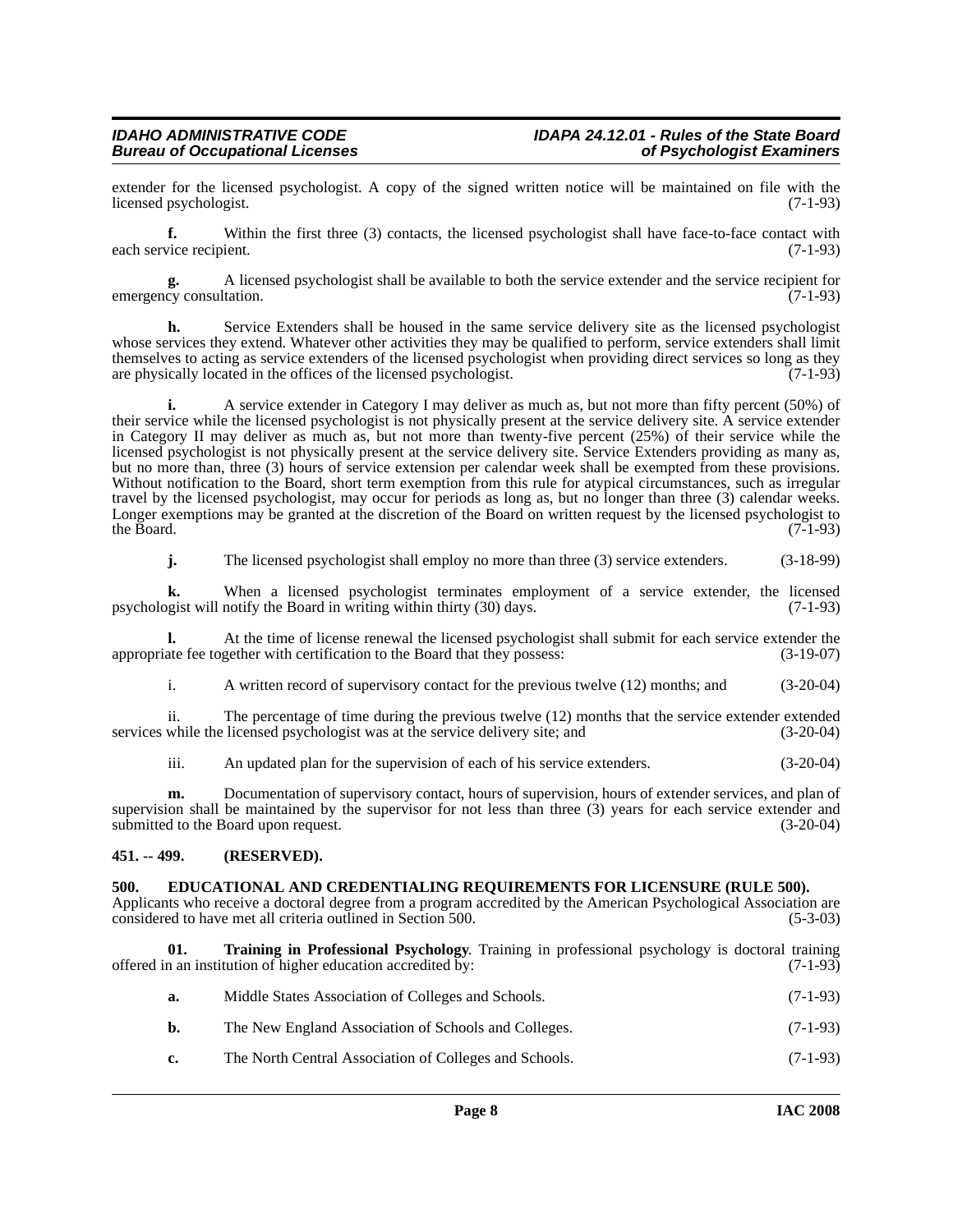| d. | The Northwest Association of Schools and Colleges. | $(7-1-93)$ |
|----|----------------------------------------------------|------------|
| e. | The Southern Association of Colleges and Schools.  | $(7-1-93)$ |

<span id="page-8-5"></span>**f.** The Western Association of Schools and Colleges. (7-1-93)

**02. Training Program**. The training program must stand as a recognizable, coherent organizational entity within the institution. Programs that are accredited by the American Psychological Association or that meet the criteria for such accreditation are recognized as meeting the definition of a professional psychology program.

(5-3-03)

**03. Authority and Primary Responsibility**. There must be a clear authority and primary responsibility for the core and specialty areas.  $(7-1-93)$ 

<span id="page-8-4"></span><span id="page-8-3"></span><span id="page-8-1"></span><span id="page-8-0"></span>**04. Content of Program**. The program must be an integrated, organized sequence of study. (7-1-93)

**05. There Must Be an Identifiable Training Faculty and a Psychologist Responsible for the Program.** There must be an identifiable training faculty on site of sufficient size and breadth to carry out the training responsibilities. A faculty psychologist must be responsible for the program. (5-3-03)

**06. Program Must Have an Identifiable Body**. The program must have an identifiable body of who are matriculated in that program for a degree. (7-1-93) students who are matriculated in that program for a degree.

<span id="page-8-6"></span>**07. What the Program Must Include**. The program must include supervised practicum, internship, field or laboratory training appropriate to the practice of psychology. Pre-doctoral internships must be completed at member sites of the Association of Psychology Postdoctoral and Internship Centers, or sites demonstrating an equivalent program. (5-3-03) equivalent program.

<span id="page-8-2"></span>**08.** Curriculum. The curriculum shall encompass a minimum of three (3) academic years of full time graduate study at least one (1) year of which is spent in full-time physical residence at the degree granting educational institution. In addition to instruction in professional areas of competence, which include assessment and diagnosis, intervention, consultation, and supervision, the core program shall require each student to demonstrate competence in specific substantive areas. Minimal competence is demonstrated by passing a three (3) credit semester graduate course (or a five (5) credit quarter graduate course) in each of the substantive areas listed below: (3-20-04) course (or a five (5) credit quarter graduate course) in each of the substantive areas listed below:

**a.** Biological Bases of Behavior: Physiological psychology, comparative psychology, neuropsychology, sensation and perception, psychopharmacology. (7-1-93)

**b.** Cognitive-Affective Bases of Behavior: Learning, cognition, motivation, emotion. (3-20-04)

**c.** Social Bases of Behavior: Social psychology, group processes, organizational and systems theory. (7-1-93)

**d.** Individual Differences: Personality theory, human development, abnormal psychology. (7-1-93)

- **e.** Scientific and Professional Standards and Ethics. (3-20-04)
- **f.** Research Design and Methodology. (3-20-04)

**g.** Techniques of Data Analysis: statistics, multivariate statistics, factor analysis, multiple regression, non-parametric statistics. (3-20-04)

**h.** Psychological Measurement: psychometric principles, test theory, personality assessment, eassessment. (3-20-04) cognitive assessment.

**i.** History and Systems of Psychology. (3-20-04)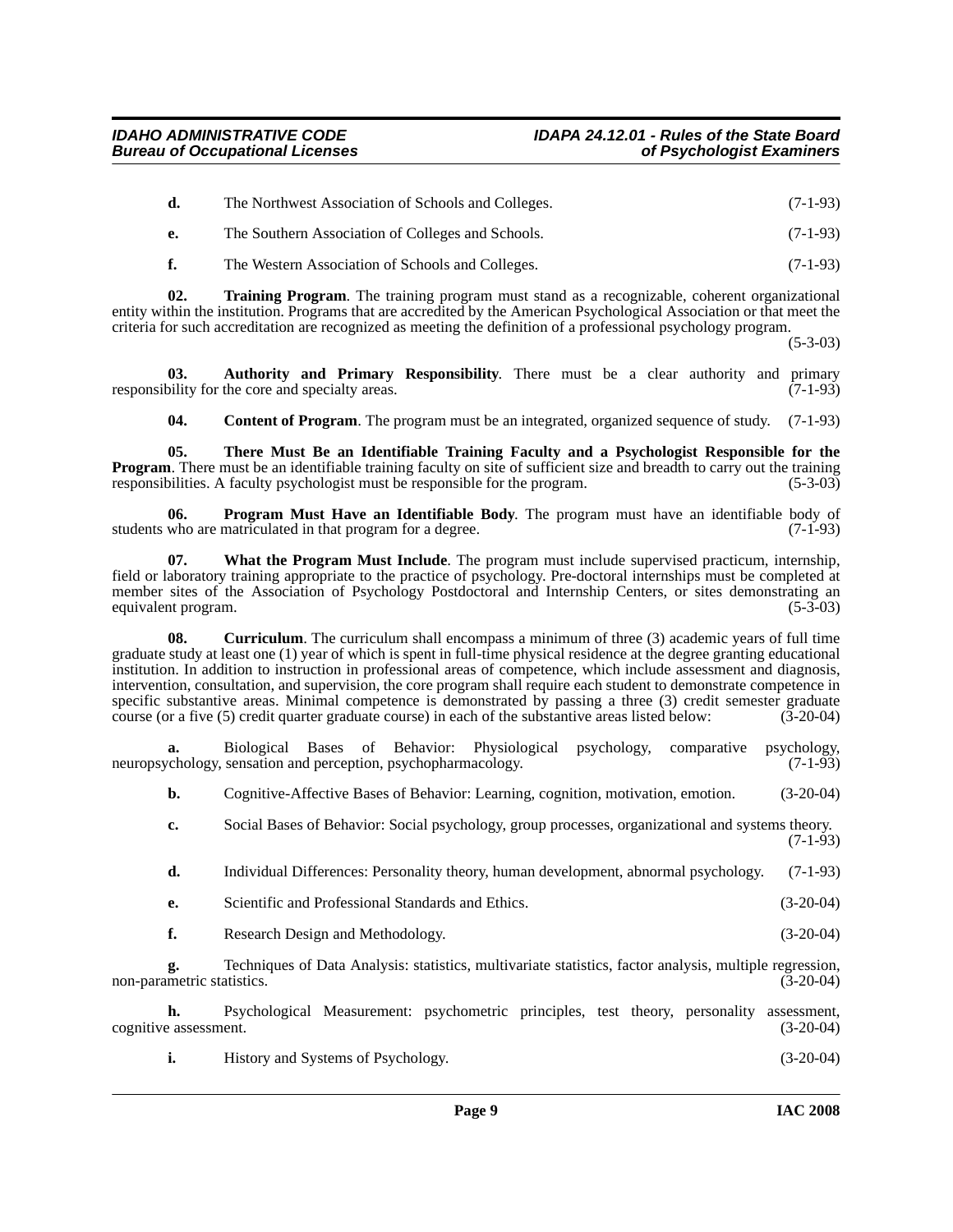**j.** Multiculturalism and Individual Diversity. (3-20-04)

#### <span id="page-9-0"></span>**501. -- 549. (RESERVED).**

# <span id="page-9-1"></span>**550. REQUIREMENTS FOR SUPERVISED PRACTICE (RULE 550).**

#### <span id="page-9-9"></span><span id="page-9-5"></span>**01. Duration and Setting of Supervised Practice**. (7-1-93)

**a.** A year of supervised experience is defined as a minimum of one thousand (1000) hours of supervised service provision acquired during not less than a twelve (12) month and no more than a thirty-six (36) calendar month period. The first year of supervised experience shall be accredited only after acquiring the equivalent of one (1) year of full time graduate study. A second year must be obtained post-doctorally. (5-3-03) of one (1) year of full time graduate study. A second year must be obtained post-doctorally.

A minimum qualifying supervised experience consists of two (2) years of supervised experience, s the internship, and at least one (1) of which is obtained post-doctorally. (7-1-93) neither of which is the internship, and at least one  $(1)$  of which is obtained post-doctorally.

<span id="page-9-8"></span>**02. Qualifications of Supervisors**. Supervising psychologists shall be licensed and shall have training in the specific area of practice in which they are offering supervision. (7-1-93)

<span id="page-9-4"></span>**03. Amount of Supervisory Contact**. One (1) hour per week of face-to-face individual contact per 20) hours of applicable experience is a minimum. twenty  $(20)$  hours of applicable experience is a minimum.

**04. Evaluation and Accreditation of Supervised Practice**. The Board shall require submission of information by the supervisor(s) which enable it to evaluate and credit the extent and quality of the candidate's supervised practice. The form requesting such information shall cover the following: (7-1-93) supervised practice. The form requesting such information shall cover the following:

<span id="page-9-6"></span>

| a. | Name of supervisee; | $(7-1-93)$ |
|----|---------------------|------------|
|    |                     |            |

- **b.** Educational level of supervisee; (7-1-93)
- **c.** Supervisor's name, address, license number, state in which granted and area of specialization; (7-1-93)

| d. | Name and nature of setting in which supervised practice took place; | $(7-1-93)$ |
|----|---------------------------------------------------------------------|------------|
| e. | Date of practice covered in this report:                            | $(7-1-93)$ |
| f. | Number of practice hours during this period;                        | $(7-1-93)$ |
| g. | Supervisee's duties;                                                | $(7-1-93)$ |
| h. | Number of one-to-one supervisory hours;                             | $(7-1-93)$ |
| i. | Assessment of supervisee's performance; and                         | $(7-1-93)$ |

**j.** Whether or not the supervisee received monetary compensation for the supervised services they provided.  $(7-1-93)$ 

<span id="page-9-10"></span>**05. Unacceptable Supervision**. Supervised practice time during which the supervisor deems supervisee's performance to have been unacceptable shall not be credited towards the required supervised practice hours.  $(7-1-93)$ 

### <span id="page-9-2"></span>**551. -- 599. (RESERVED).**

### <span id="page-9-7"></span><span id="page-9-3"></span>**600. GUIDELINES FOR THE SUPERVISION IN THE EDUCATION OF PSYCHOLOGISTS (RULE 600).**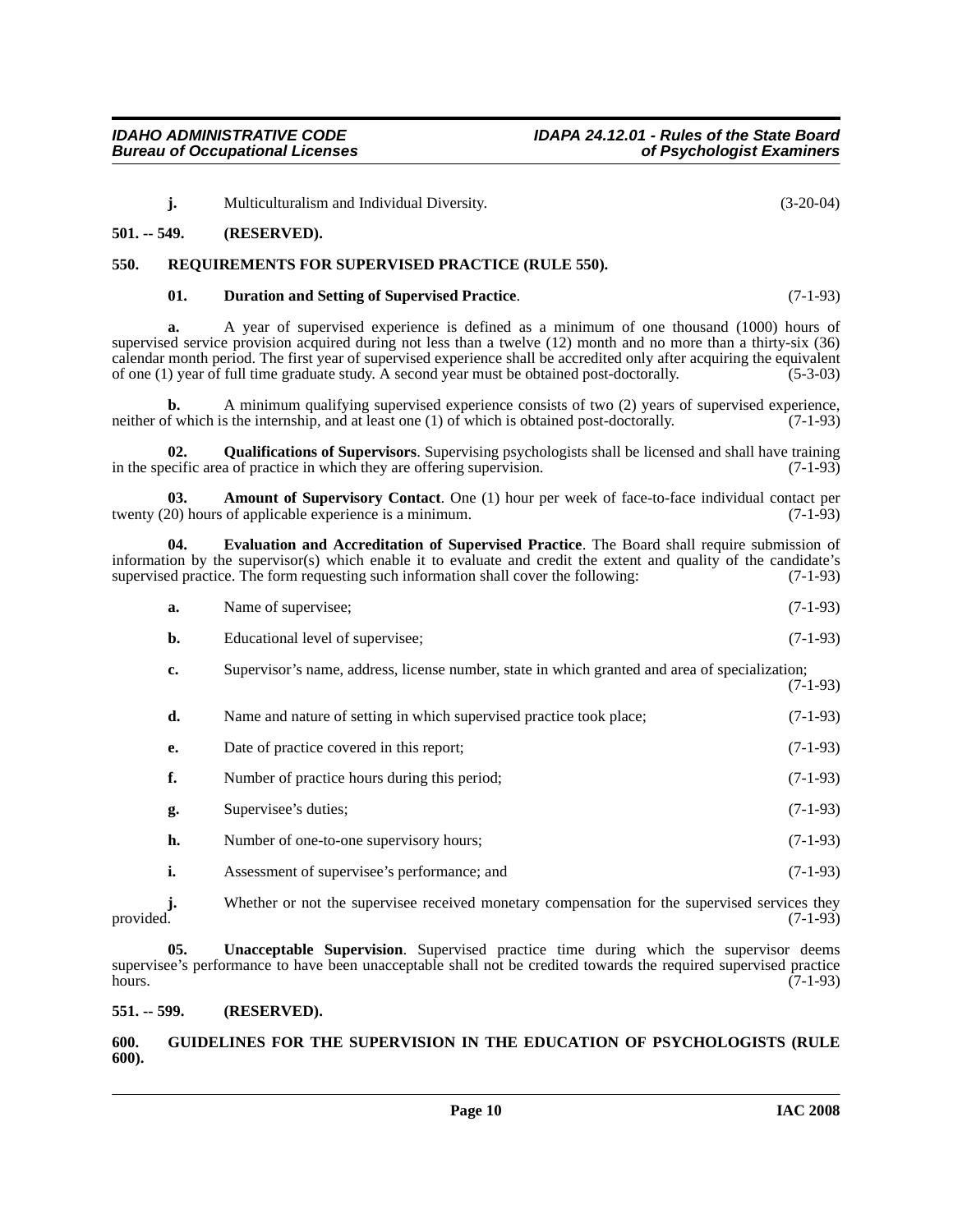# *IDAHO ADMINISTRATIVE CODE IDAPA 24.12.01 - Rules of the State Board*

The Board recognizes the importance of supervision in the education of psychologists, and that licensed psychologists within Idaho may be called on to provide supervision. It also recognizes that differing levels of supervision are appropriate for persons with differing levels of education and experience. Accordingly, the Board identifies three (3) levels within the education of psychologists, and specifies differing levels of supervision for each. These categories refer to persons pursuing a program of activities which, when completed, will allow them to meet the requirements for licensure as psychologists in Idaho. When providing supervision, the licensed supervising psychologist may receive compensation from the supervisee or other interested party, and shall be responsible to insure that supervision appropriate to the education and experience level of the supervisee is provided. Further, the licensed supervising psychologist shall also be responsible to insure that the appropriate documentation for a particular supervisee has been provided to the Board as specified below. The number of persons a psychologist may supervise within the three educational levels does not limit the number of service extenders as specified under Subsection 450.03.j. (3-19-07)

**01.** General Provisions. General provisions for licensed supervising psychologists. (7-1-93)

**a.** The licensed supervising psychologist exercising administrative control shall:  $(7-1-93)$ 

i. Have the authority to cause termination of compensation for the supervisee when compensation is provided. (7-1-93) provided.  $(7-1-93)$ 

ii. Have the authority to cause the suspension or removal of the supervisee from his position as a provider. (7-1-93) service provider.

**b.** The licensed supervising psychologist exercising professional direction shall: (7-1-93)

i. Within thirty (30) days after initiating supervision, formulate a written supervisory plan for each supervisee. The plan shall include provisions for supervisory sessions and chart review. If the supervising psychologist requires tapes to be made of psychological services delivered by the supervisee, then the plan shall also specify review and destruction of these tapes. The plan shall also specify the hours per calendar week that the licensed psychologist will be at the same physical location as the supervisee. (7-1-93)

ii. Establish and maintain a level of supervisory contact sufficient to be readily accountable in the event that professional, ethical, or legal issues are raised. There will be a minimum of one (1) hour of face-to-face individual supervisory contact by a licensed psychologist with the supervisee for each one (1) to twenty (20) hours of services provided by the supervisee during any calendar week. A written record of this supervisory contact, including the type of activities conducted by the supervisee, shall be maintained by the licensed supervising psychologist. Except under unusual circumstances, the supervisory contact will occur either during the week the services are provided or during the week following. In no case will services be provided more than two (2) weeks without supervisory contact between the supervisee and a licensed supervising psychologist. (7-1-93)

iii. Provide the supervisee a copy of the current Ethical Standards of the American Psychological Association, and obtain a written agreement from the supervisee of his intention to abide by them. (7-1-93)

### <span id="page-10-0"></span>**02. Category II -- Psychologist in Training**. (7-1-93)

**a.** Definition: A person having submitted an application for licensure to the Idaho Board of Psychologist Examiners and who has been found by the Board to have either: (7-1-93)

i. Obtained a doctoral degree after completing an educational program which satisfies all the requirements of Section 500; or

ii. Obtained a doctoral degree and submitted a plan, approved by the Board for the completion of any deficiencies in their doctoral education with regard to the requirements of Section 500. (7-1-93)

**b.** Verification: The State Board of Psychologist Examiners has reviewed the application of the person on and either: (7-1-93) in question and either: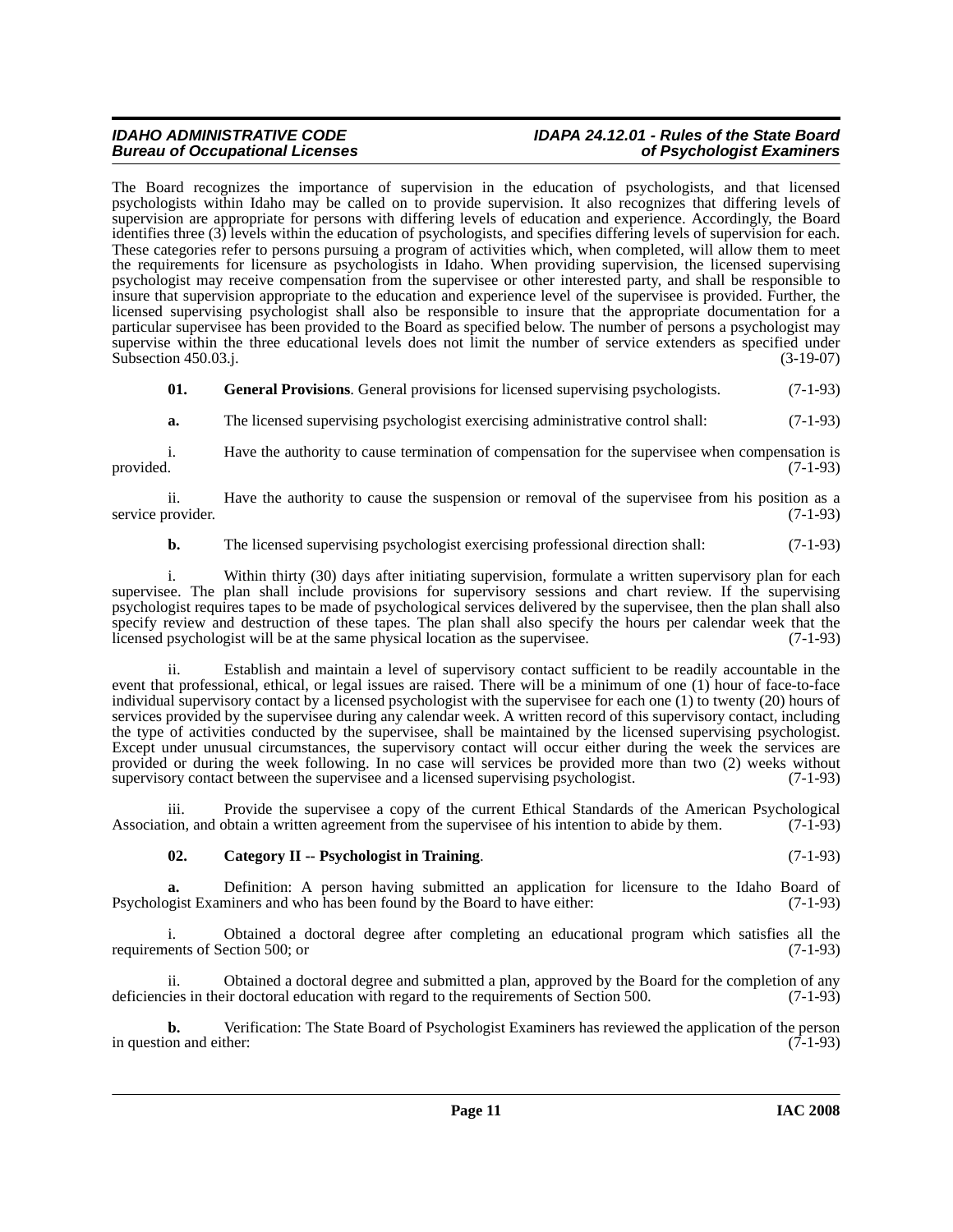Verifies that the applicant has obtained a doctoral degree after completing an educational program<br>the requirements of Section 500; or which satisfies all the requirements of Section 500; or

ii. Verified the applicant obtained a doctoral degree and approved a plan submitted by the applicant for the completion of any deficiencies in his doctoral education with regard to the requirements of Section 500.

(7-1-93)

**c.** Supervision Requirements: (7-1-93)

i. Psychologists in Training must be under the direct and continuing administrative control and onal direction of the licensed supervising psychologist when providing psychological services. (7-1-93) professional direction of the licensed supervising psychologist when providing psychological services.

ii. Work assignments shall be commensurate with the skills of the Psychologist in Training and procedures shall be planned in consultation with the licensed supervising psychologist. (7-1-93)

iii. Psychologists in Training shall be housed in the service delivery site of the licensed supervising psychologist, and at least fifty percent (50%) of the Psychologist in Training's service delivery will occur while the licensed supervising psychologist is physically present on site; excepting that where Psychologists in Training are employed by agencies or corporations financed by public funds, licensed supervising psychologists may apply for exemption of this requirement. Exemptions will be made on review of the written supervisory plan, and granted at the discretion of the Board. (7-1-93)

iv. Public announcement of fees and services, and contact with lay or professional public shall be offered only by and in the name of the licensed supervising psychologist or his institutional affiliate. (7-1-93)

v. Setting and collecting of fees shall remain the sole domain of the licensed supervising psychologist or his institutional affiliate, excepting that when a supervisee provides psychological services, third party payers shall<br>be informed of this occurrence in writing at the time of billing. be informed of this occurrence in writing at the time of billing.

vi. All persons receiving services from a Psychologist in Training shall sign a written notice indicating their understanding that the service provider is a Psychologist in Training and that the licensed supervising psychologist is responsible for their activity. A copy of the signed written notice will be maintained on file with the licensed supervising psychologist. (7-1-93)

vii. The licensed supervising psychologist's proficiencies will be commensurate with the services provided by the Category II Psychologist in Training. (7-1-93)

### <span id="page-11-0"></span>**03. Category III -- Psychologist Under Supervision**. (7-1-93)

**a.** Definition: A person having submitted an application for licensure to the Idaho Board of Psychologist Examiners and who has been found by the Board to have: (7-1-93)

i. Obtained a doctoral degree, and completed an educational program which satisfies all the requirements of Section 500; and  $(7-1-93)$ 

ii. Completed the EPPP examination with a passing score. (7-1-93)

**b.** Verification: The State Board of Psychologist Examiners has reviewed the application and: (7-1-93)

i. Verified the applicant has obtained a doctoral degree and completed an educational program which satisfies all the requirements of Section 500; and (7-1-93)

- ii. Verified the applicant has completed the EPPP examination with a passing score. (7-1-93)
- **c.** Supervision Requirements: (7-1-93)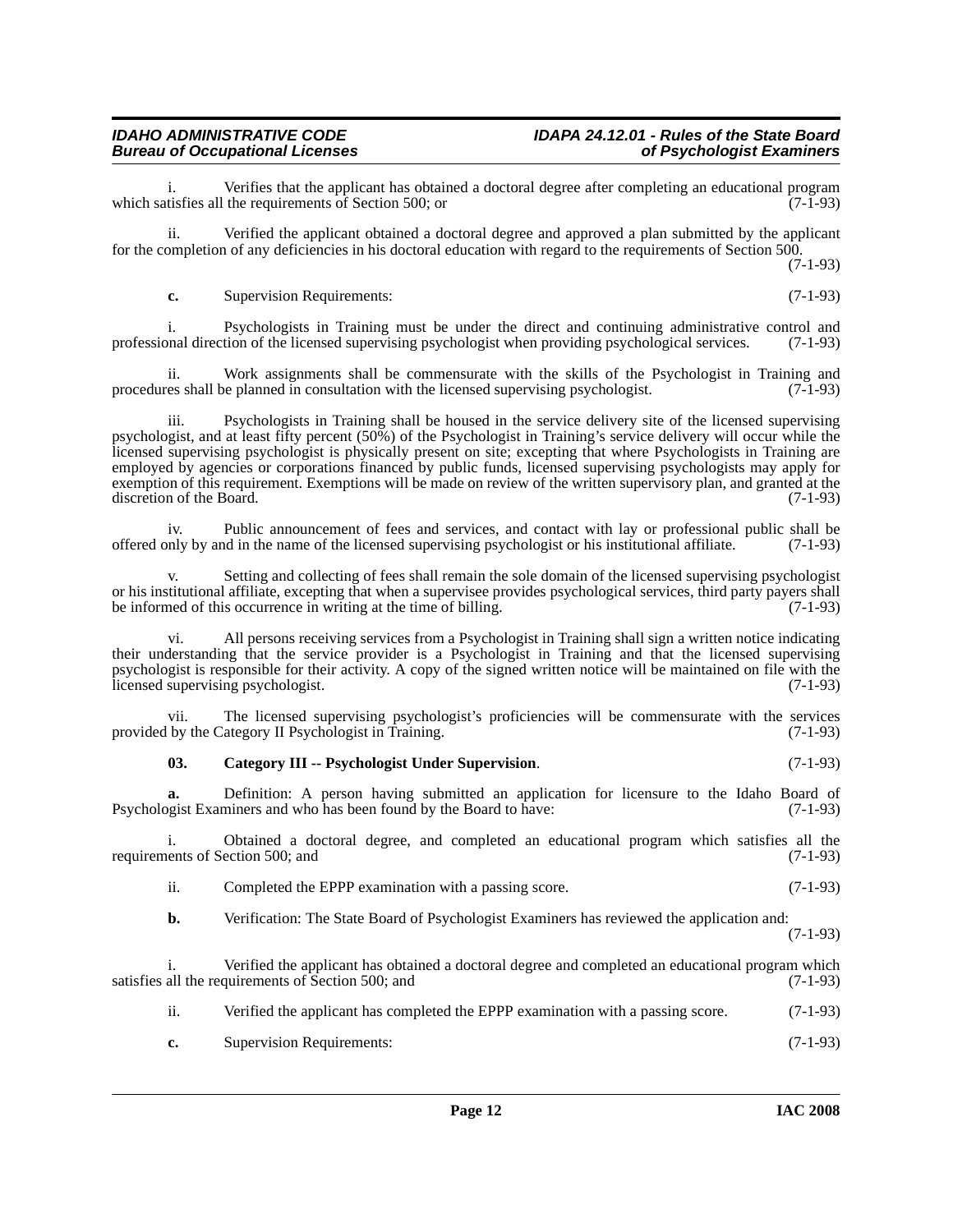Psychologists Under Supervision shall be under the continuing professional direction, though not necessarily administrative control, of the licensed supervising psychologist when providing psychological services. (7-1-93)

ii. Work assignments shall be commensurate with the skills of the Psychologist Under Supervision and procedures shall be planned in consultation with the licensed supervising psychologist. (7-1-93)

iii. Public announcement of fees and services, and contact with lay or professional public shall be offered only by and in the name of the supervising licensed psychologist or his institutional affiliate. However, if the Psychologist Under Supervision is employed by either a privately financed agency or corporation or a publicly funded agency or corporation; then public announcement of fees and services with lay or professional public may be offered in the name of those organizations as long as the supervised status of the Psychologist Under Supervision and the name, address and telephone number of the licensed supervising psychologist are made clear to the public.

 $(7-1-93)$ 

iv. Setting and collecting of fees shall remain the sole domain of the licensed supervising psychologist or his institutional affiliate. However, if the Psychologist Under Supervision is employed by either a privately financed agency or corporation or a publicly funded agency or corporation; then the setting and collecting of fees may be offered in the name of those organizations as long as the supervised status of the Psychologist Under Supervision and the name, address and telephone number of the supervising psychologist are made clear to the public; and with the exception that when a supervisee provides psychological services, third party payers shall be informed of this occurrence in writing at the time of billing. (7-1-93) occurrence in writing at the time of billing.

All persons receiving services from a Psychologist Under Supervision shall sign a written notice indicating their understanding that the service provider is a Psychologist Under Supervision and that the licensed supervising psychologist is responsible for their activity. A copy of the signed written notice will be maintained on file with the licensed supervising psychologist. (7-1-93)

vi. The licensed supervising psychologist's proficiencies will be commensurate with the services provided by the Category III Psychologist Under Supervision. (7-1-93)

### <span id="page-12-0"></span>**601. -- 649. (RESERVED).**

### <span id="page-12-1"></span>**650. RULEMAKING HISTORY PRIOR TO JULY 1, 1993 (RULE 650).**

Adopted August 15, 1964 Readopted January 10, 1975 Readopted October 30, 1975 Readopted February 23, 1978 Readopted July 1, 1979 Readopted December 5, 1984 Readopted January 17, 1986 Emergency Rule effective June 15, 1987 Amendments and all rules readopted September 4, 1987 Effective September 24, 1987 Amendments and all rules readopted May 25, 1989 Effective June 14, 1989 Amendments and all rules readopted April 20, 1992 effective May 11, 1992 (7-1-93)

# <span id="page-12-2"></span>**651. -- 999. (RESERVED).**